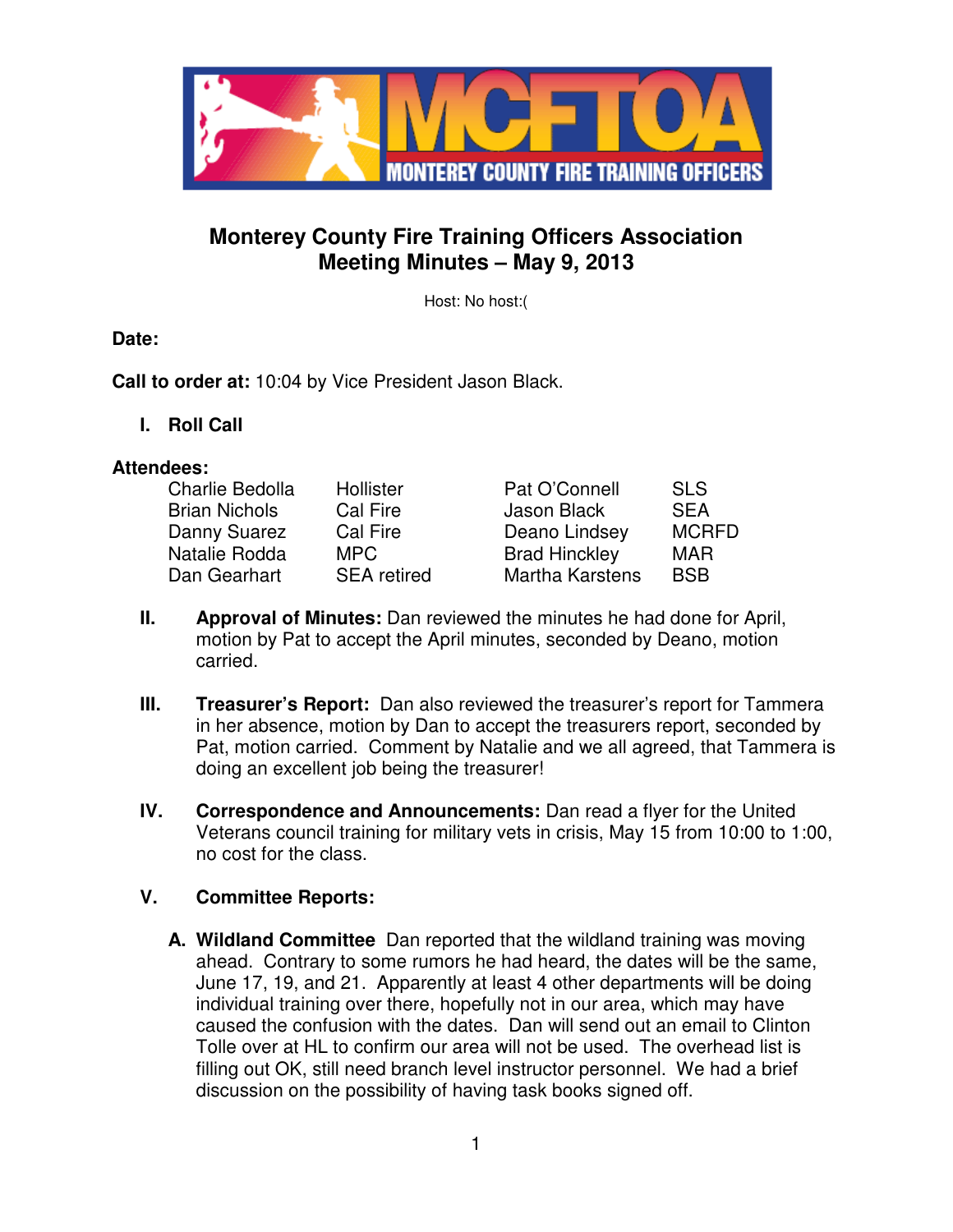

- **B. Fire Library** Deano had nothing to report, but did mention there had been some confusion with the Art of Reading Smoke DVDs, there are apparently 4 DVDs that make up the complete package. Jason mentioned if Fire departments see a training DVD that they think would be good to use to let TOs know and we would look into purchasing it for the library.
- **C. Programs/Training Classes** No report.
- **D. Website** Dan reported it is going well and is all updated. The face book page is popular. He read some emails he had received that appeared to be veiled requests for advertising.
- **E. Fire Academy** Natalie reported they have 18 people signed up for the upcoming academy. The course plans for upcoming classes are still not clear and are confusing. They need instructors to staff the new classes. She has only 49 days left and the process for replacing her is in progress. There will be an interim person for a few months.
- **F. Fire Chiefs Liaison Report** Dan attended the Chief's meeting that was held in King City. It was the annual cooperators meeting followed by a BBQ hosted by Cal Fire. Topics discussed were:

Chief Orman appointed to be the emergency communication committee rep for the process of selecting a new director.

Fire Ops- There is a Fire Comm communications feedback report form for departments to use.

OES- Digital sandbox, GAA report, the County needs to have coordinated grant requests.

AFC- They are updating the list, discussion about the fireline EMT position, people are coming not prepared with the appropriate gear, radio knowledge, or physically able to do the job.

EMS-The County hired Citygate to work with the Chiefs on the ambulance contract issues.

Salinas was close to getting certified as a type 3 Hazmat team.

Cal Am- A water committee report was given.

Strategic plan-Soon to be out.

**G. Training group-Jason** continued discussion of last month's initial thoughts of forming a training group. He will email out all the training officers about this as well as trying to get more participation with TOs. Discussion on classes to present in the future, Natalie said to make sure and have them go through MPC so there is no conflict or duplication. Have specific classes maybe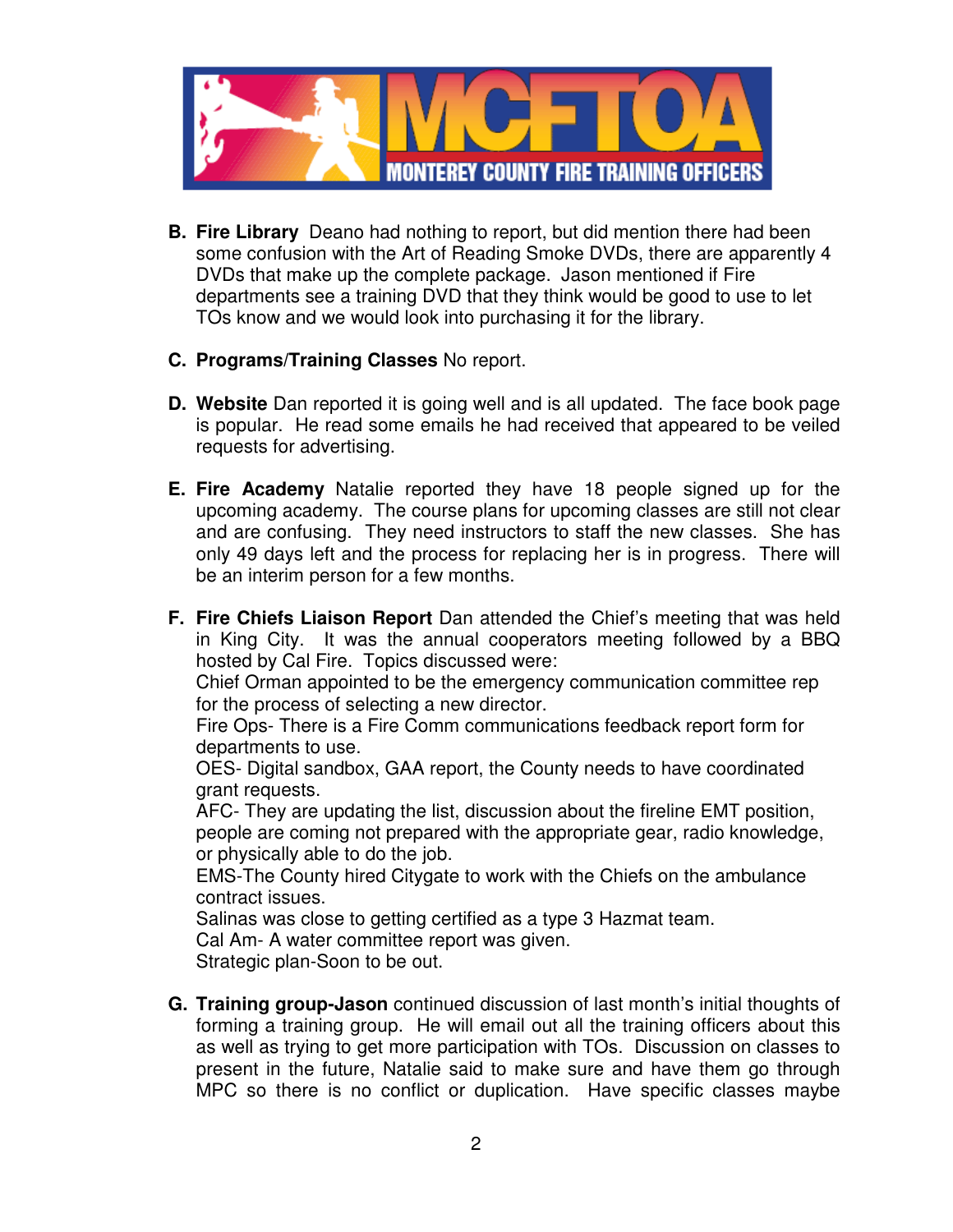

offered quarterly. Natalie would like to see them offered on a regularly scheduled basis, IE, annually, not just random. Also mentioned was the upkeep cost of the buildings/courses used. Right now MPC was paying for any repairs.

### **VI. Old Business** None

**VII. New Business** Discussion on keeping an eye on the property at Parker Flats and MOUNT. Need to make sure fire is staying involved so it does not become an all law environment. Natalie felt the Chiefs should be in contact with, and support Walter Tribley. She also suggested we wait until June when the interim person is hired and then meet with a representative from TOs, Chief's, Natalie and Walter. Jason will send a letter to Walter in support of use of the proposed facility, (phase two). We can get one from the Chiefs also. Deano said a lot of cleanup had been done at the MOUNT site, Natalie will see if she can find out who did it.

### **VIII. Good of the Order**

Martha- Big Sur will be having their annual Muster/BBQ on June  $8<sup>th</sup>$ , noon to 3:00 PM in the Pfeiffer State Park.

Brian-All Cal Fire engines should be staffed by 5/20.

Danny-Announced Brian will be getting promoted to ECC-BC,

congratulations Brian!!

Charlie-Hollister paid their membership dues for two of them and hope to attend our meetings.

Pat-Salinas formed a working group for training, Brett Loomis is still in charge of training. He is trying to make sure someone from Salinas attends the TOs meetings.

Jason-Thanks to Cal Fire for allowing them to go to the propane class. Dan-Reminder to look at the calendar on our web site for training opportunities.

# **IX. Adjournment** Meeting adjourned by Jason Black at 11:37.

Next Meeting June 13th

MPC Public Safety Training Center 2642 Colonel Durham Street Seaside, CA. 93955

#### **Host Monterey Fire Department**

Minutes prepared by Martha Karstens